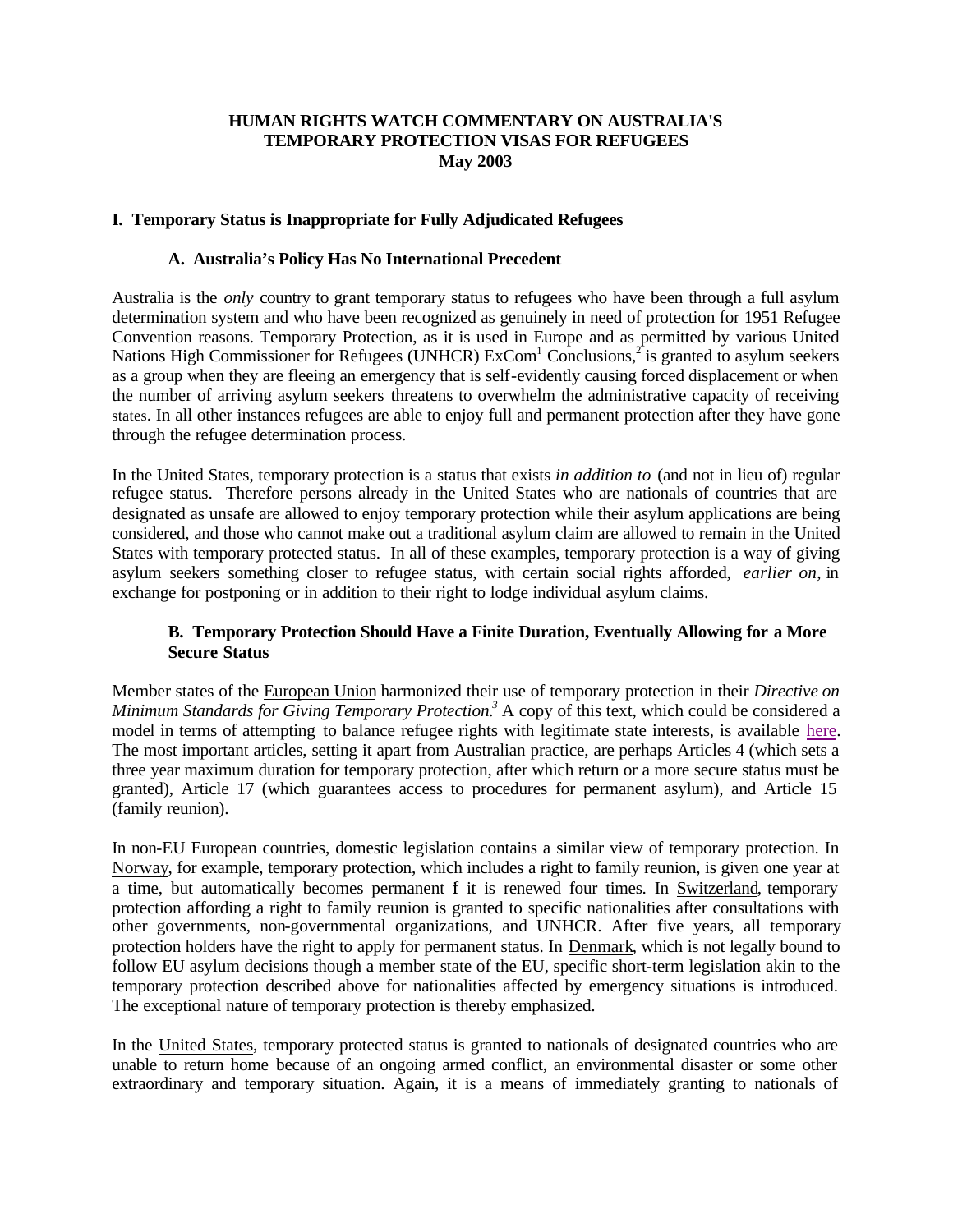designated countries (even those found to be unlawfully present in the U.S.) a set of rights, including the right to work and a limited right to travel outside of the United States. Individuals who are unable to make out a claim for refugee status can still be granted temporary protected status, and all individuals eligible can be granted temporary protected status *before* they have their asylum claims processed. In other words, temporary protected status in no way excludes a later or simultaneous application for permanent refugee protection. As of February 2003, countries (or parts thereof) designated under temporary protected status included: Angola, Burundi, El Salvador, Honduras, Liberia, Montserrat, Nicaragua, Sierra Leone, Somalia and Sudan. Individuals who have been rejected from refugee status and who have held temporary protected status for many years may be able to adjust their status to enjoy permanent residence under other provisions of U.S. law.

Refugee status can cease to apply to an individual if and when he or she is able to enjoy full protection in his or her home country, or in another country. However, given the nature of many refugee movements, resumption of national protection, with full enjoyment of human rights, may never be forthcoming. Therefore, the conversion of long-standing refugees into legal residents, permitted to remain by virtue of their long residence and significant ties to a country, is a policy in line with human rights standards. The alternative, whereby refugees have their status withdrawn and become subject to forced return regardless of their ties to the host country – as is facing the East Timorese in Australia today – is divisive and destructive to the multicultural fabric of society. After several years, long term refugees have built considerable economic and social ties to their host country. However, when long term refugees have only a temporary status, they will be required to return home, whereas other members of their family who might be naturalized citizens or labor migrants would be allowed to remain in Australia. The priority for host countries should be to facilitate a process whereby individual refugees are able to find "durable solutions" to their previously disrupted lives instead of compounding their experience of displacement.

There is no evidence to suggest that those refugees who were once asylum seekers in Australia require less durable protection than those who were resettled from overseas. To the contrary, an asylum seeker recognized as a refugee by the Australian system is statistically more likely to be someone facing individualized or ethnically-based threats of persecution within the meaning of the Refugee Convention; threats which often remain unaffected by "regime change" or the end of armed conflict.

# **C. No Justification in International Law for Re -Proving Refugee Claims**

Australia is the *only* country to require refugees who have already been recognized as genuine refugees, as a result of rigorous and demanding determination procedures, to *re-prove* their claim in light of new circumstances, several years later. The Minister for Immigration is currently seeking legal advice as to whether this periodic re-assessment of claims by those holding Australian Temporary Protection Visas (TPVs) should be linked to Article 1A (defining a refugee) or 1C (describing when refugee status may cease) of the 1951 Refugee Convention.4 This quandary arises only because Australian practice is currently a *misuse and distortion* of temporary protection.

Nothing in the drafting or preparatory notes for Article 1A of the Refugee Convention suggests that States would determine status over and over again in each individual case. Article 1C speaks of conditions under which an individual can no longer "refuse to avail himself" of the protection of his country of nationality or former habitual residence, which does require a legal inquiry once there is a possibility that refugee status can be ceased. However, UNHCR's Handbook on Procedures and Criteria for Determining Refugee Status states that "[a] refugee's status should not in principle be subject to frequent review to the detriment of his sense of security, which international protection is intended to provide.<sup>55</sup> This position is also quoted by DIMIA in its own policy literature. Review every three to five years may not be considered "frequent," but combined with the rights-limited and conditional nature of a TPV, refugees holding these visas are certainly living in Australia without any sense of security. Evidence from trauma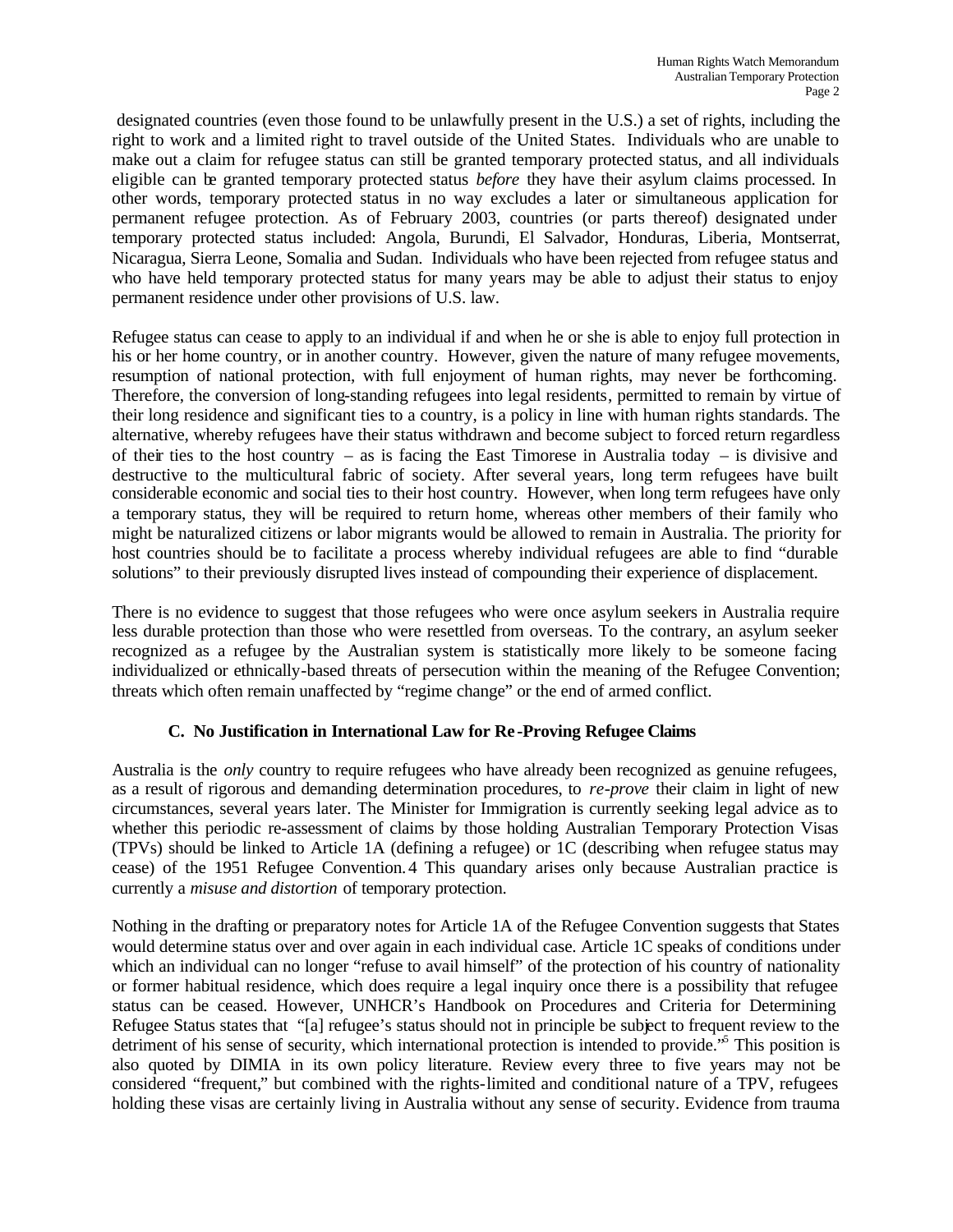counseling centers such as Service for the Treatment and Rehabilitation of Torture and Trauma Survivors (STARTTS) and other medical practitioners regarding the anxieties of TPV-holders support this assertion.

## **II. Procedural Failings in Australian TPVs**

## **A. Australian TPVs Unfairly Shift the Burden of Proof**

As mentioned above, status under the Refugee Convention can only be withdrawn (except in a revocation because of fraudulent statements, etc.) using the "cessation clauses" in Article 1C of the Refugee Convention. UNHCR advises: "The cessation clauses are negative in character and are exhaustively enumerated. They should therefore be interpreted restrictively..."<sup>6</sup> There is a general consensus among refugee law experts and state members of UNHCR that the withdrawal of status is a weighty matter, to be approached with utmost caution.<sup>7</sup> Prof. Goodwin-Gill, a leading international refugee law expert, has emphasized that the onus should be on the host state authorities, not the refugee, to show that an apparent change of circumstances in the country of origin is significant, effective, durable, substantial and clearly removes a fear of persecution from the individual concerned.<sup>8</sup> The limited case law relating to cessation has confirmed this view.

If and when the Australian government begins to deliver negative decisions on applications from Afghan or Iraqi TPV-holders to extend their protection, previously recognized refugees will be turned back into rejected asylum seekers and will fear the possibility of forced return. UNHCR has not made a cessation declaration with regard to Afghanistan or Iraq nor in any way advised Australia that it is appropriate to start reassessing Afghan and Iraqi protection needs. In addition, Afghan TPV holders who have been reviewed by Department of Immigration, Multi-Cultural and Indigenous Affairs (DIMIA) have been unfairly put in the position of shouldering the burden of proof, which violates the spirit of the Refugee Convention's cessation clauses.

Article 1C of the Refugee Convention also includes a proviso, in both cessation clauses 5 and 6, regarding people who experienced such gross human rights violations that they should never be returned to their country of origin, regardless of changed circumstances. This humanitarian exemption, recognizing for example the psychological hardship of going back to a country where one was tortured or had one's family killed, was originally intended to apply to Jewish Holocaust survivors only. However, UNHCR encourages states to apply this proviso as "a more general humanitarian principle"<sup>9</sup> to refugees today. People who were raped, tortured or otherwise subjected to gross human rights violations by the Taliban or under Saddam Hussein's regime, for example, may have a very understandable wish never to return home, regardless of the change of government.

## **B. The 7 Day Rule – Inappropriate Use of Temporary Protection as a Penalty Against Secondary Movers**

Australia is the *only* country to have legislation permitting refugees under the 1951 Refugee Convention to remain in the limbo of temporary protection forever. The complex provisions relating to deterrence of secondary movement by means of the "seven day rule," mean that persons more recently granted Australian TPVs can be banned from ever applying for a permanent protection visa. The consequences of this unprecedented situation are laid out in the Human Rights Watch report, *By Invitation Only ,* along with the ways in which the TPVs violate refugees' human rights.<sup>10</sup> Most egregious is the flagrant disregard for the well-established human rights principle of family unity in the TPV system. UNHCR has urged states to respect this principle even in the context of temporary refuge.<sup>11</sup> While European governments limit the family reunification rights of persons with temporary protection, they do allow some reunification from day one and promise that fuller rights are afforded alongside permanent status if the person remains unable to return home. In the United States, individuals with Temporarily Protected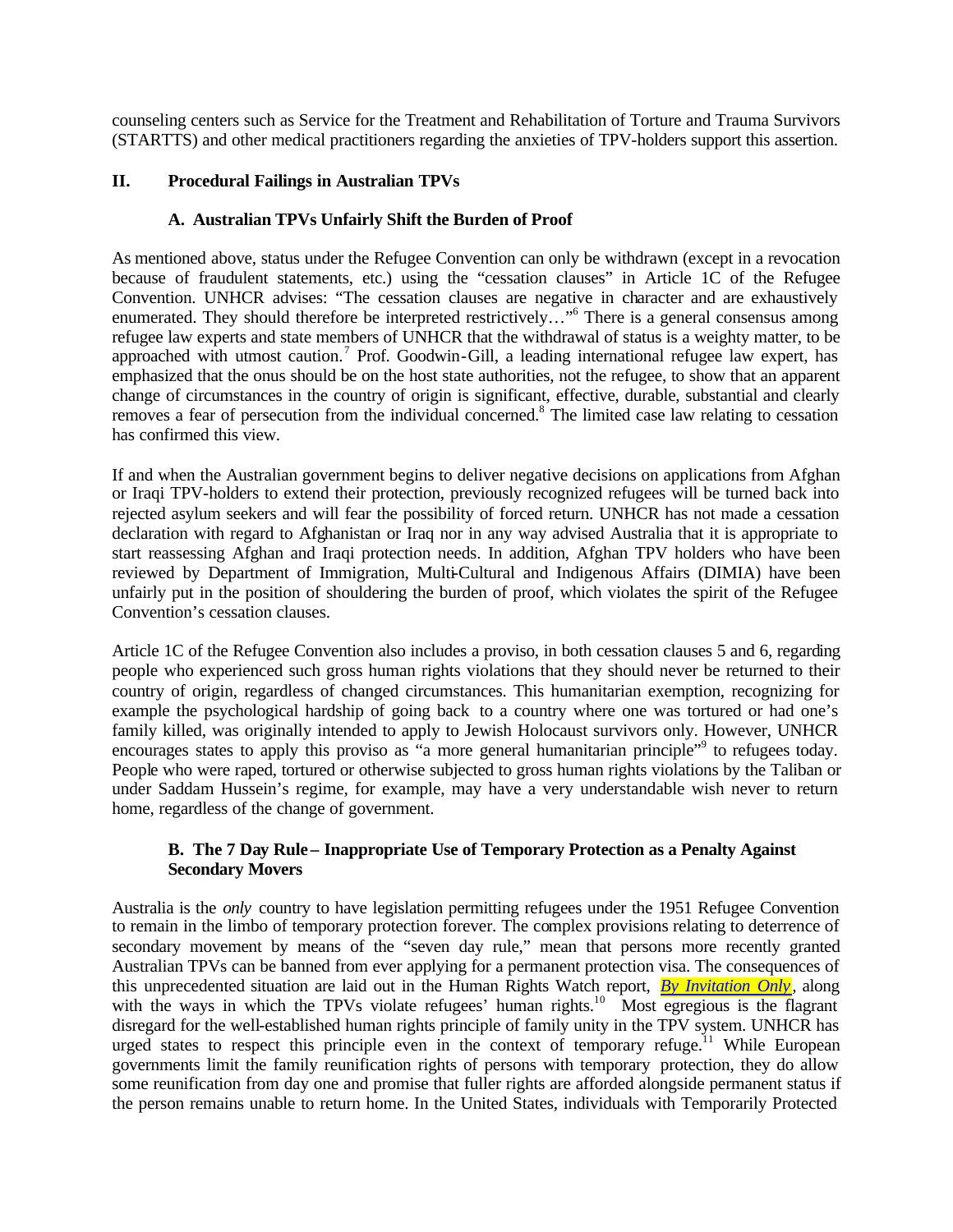Status gain full family reunification rights when their asylum claims are adjudicated and they gain recognition as refugees.

Australia is also the *only* country that resettles refugees from overseas but grants some of them temporary protection, lasting for five years. Those who get this kind of TPV have no less need for durable, permanent protection than other resettled refugees; they are simply those who have spent more than seven days in one country of asylum before moving onto another from which they request resettlement. Since this factor has no direct logical relation to the duration of required protection, it should be seen for what it is – a penalty unfairly imposed upon people who may have had good reason to move between various host countries.

### **C. Unfair Limits on Judicial Review**

The issue of Australia's attempts to strip asylum seekers of their judicial appeal rights via the "privative clause" is beyond the scope of this memo; however, it must be understood that the issue impacts upon refugees having their TPVs re-assessed as well as first-time asylum seekers. In the case of the former, limits on judicial appeals mean, in effect, limited judicial oversight of what should properly be regarded as cessation procedures. As explained above, such procedures should be particularly fastidious as to their fairness, thoroughness and independence, so this limitation is a matter of serious concern. The fact that refugees facing such procedures are not guaranteed legal representation when they make their only appeal to the Refugee Review Tribunal already suggests that they may not be getting a fair hearing, with full due process guarantees.

The February 4, 2003 High Court ruling on the scope of the "privative clause" gives some cause for optimism that at least some refugees holding TPVs will be able to appeal beyond the Refugee Review Tribunal to an independent court, rather than just the Minister for Immigration's discretion, if they want to fight the decision that conditions in their home country now permit their safe return.

Finally, while any decision concerning withdrawal of refugee status should be based firmly on protection need, there should also be ways by which an individual refugee long settled in Australia, even if the cessation clauses were formally invoked in their case, could appeal against an expulsion decision once his status is removed. Such a refugee will have acquired rights by virtue of his long residence and level of local integration. Similarly, UNHCR's Excom has noted that there will be refugees who, regardle ss of any changed circumstances meriting cessation, cannot be expected to leave their country of refuge "due to their long stay in that country resulting in strong family, social and economic links there."<sup>12</sup> Theoretically, the Minister for Immigration retains discretion to avoid such hardship cases, yet he has not yet chosen to exercise this discretion in the cases of East Timorese refugees, threatened with losing their protection, who have been in Australia for many years and have a very strong claim to permanent legal residence.

#### **III. TPVs Can Create a Misallocation of Resources**

The government of Australia has argued that when someone's refugee status  $-$  in this case a TPV  $-$  is withdrawn, and that individual is subsequently returned to their country of nationality or former habitual residence, this somehow "frees up space" for other, new and more needy refugees. There is no direct way in which this statement is true, as extra refugee quota places are not added as a consequence of each departure. If an individual TPV holder were dependent on long-term welfare, his or her return might conceivably free up some welfare resources, but it is questionable whether the administrative costs of reassessment, detention and deportation would outweigh any such savings. Nor is there any budgetary mechanism for such welfare savings to be reinvested in future refugee resettlement or international aid benefiting refugees. It is therefore an illusory trade-off.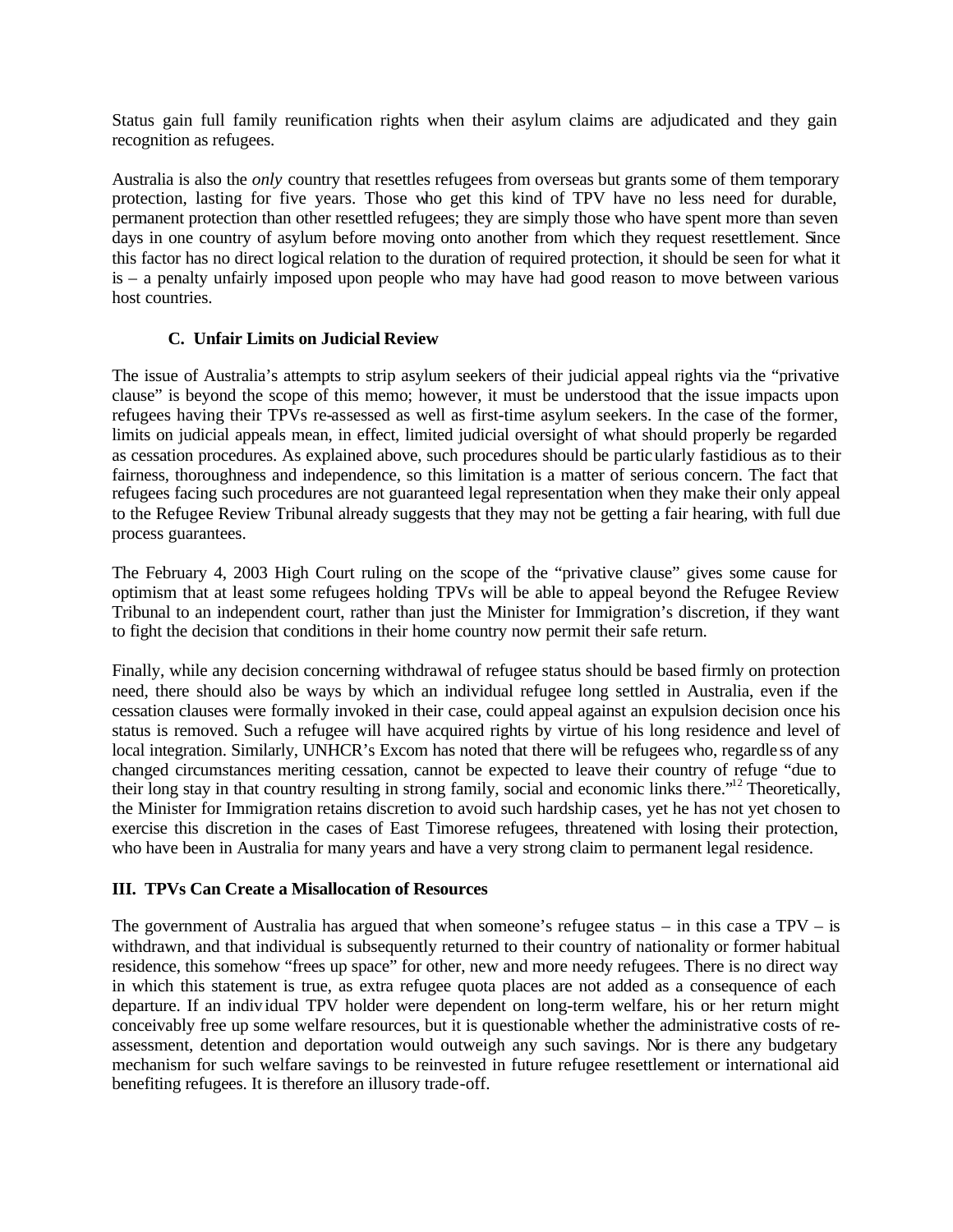In fact, there is a shameful lack of economy in Australia's TPV system, because it requires judging every individual claim *at least* twice. There were 881 such cases due for reassessment in February and 592 in March, most of whom are Iraqis and Afghans. This is a huge number of cases for DIMIA, let alone the Refugee Review Tribunal, to reconsider if they are going to do it properly, requiring re-investigation of conditions in each person's home area of Afghanistan and threats posed by non-state agents of persecution, for example. Therefore, while EU temporary protection systems are relieving European taxpayers of millions of dollars of asylum processing costs, Australia's temporary protection system may be virtually doubling those costs.

Finally, it should be noted that migration research suggests that granting refugees a secure legal status implying permanent residence does not necessarily mean all refugees will stay permanently in the host country. The majority of Chilean refugees, for example, chose to return from Europe and the U.S. to Chile, despite many years in exile. Refugees, as persons who have suffered the trauma of persecution followed by that of forced displacement, should be trusted to make rational choices that are in their own best interests, knowing better than any central decision-maker where is truly "home" for them.

3 E.C. Council Directive 2001/55/EC

<sup>4</sup> Article 1A of the 1951 Convention Relating to the Status of Refugees states in relevant part

<sup>&</sup>lt;sup>1</sup> The Executive Committee of the High Commissioner's Program ("ExCom") is UNHCR's governing body. Since 1975, ExCom has passed a series of Conclusions at its annual meetings. The Conclusions are intended to guide states in their treatment of refugees and asylum seekers and in their interpretation of existing international refugee law. While the Conclusions are not legally binding, they do constitute a body of soft international refugee law. They are adopted by consensus by the ExCom member states, are broadly representative of the views of the international community, and carry persuasive authority. Since the members of ExCom – including Australia – have negotiated and agreed to their provisions, they are under a good faith obligation to abide by the Conclusions.

<sup>&</sup>lt;sup>2</sup> See, e.g. Excom Conclusion No.19 (XXXI) – 1980 para (e) (stressing "the exceptional character of temporary refuge…", and linked it closely to "situations of large-scale influx."); Excom Conclusion No.22 (XXXII) – 1981 (laying out detailed guidance regarding the treatment of refugees temporarily admitted in situations of large-scale influx, including para (h) "family unity should be respected;" and para (i) "all possible assistance should be given for the tracing of relatives;" and para (n) "they should be granted all the necessary facilities to enable them to obtain a satisfactory durable solution;"); Excom Conclusion No.74 (XLV) – 1994 para (r) (stating that temporary protection can be "a pragmatic and flexible method of affording international protection of a temporary nature in situations of conflict or persecution involving large scale outflows;" and in para (t) noting "that in providing temporary protection States and UNHCR should not diminish the protection afforded to refugees under those instruments [the Refugee Convention and Protocol]").

that "the term "refugee" shall apply to any person who: (2) owing to a well-founded fear of being persecuted for reasons of race, religion, nationality, membership of a particular social group or political opinion, is outside the country of his nationality and is unable or, owing to such fear, is unwilling to avail himself of the protection of that country; or who, not having a nationality and being outside the country of his former habitual residence as a result of such events, is unable or, owing to such fear, is unwilling to return to it. Article 1C of the 1951 Convention Relating to the Status of Refugees states in relevant part that "[t]his Convention shall cease to apply to any person falling under the terms of Section A if: (1) He has voluntarily re-availed himself of the protection of the country of his nationality; or (2) Having lost his nationality, he has voluntarily re- acquired it, or (3) He has acquired a new nationality, and enjoys the protection of the country of his new nationality; or (4) He has voluntarily re-established himself in the country which he left or outside which he remained owing to fear of persecution; or (5) He can no longer, because the circumstances in connection with which he has been recognized as a refugee have ceased to exist, continue to refuse to avail himself of the protection of the country of his nationality; Provided that this